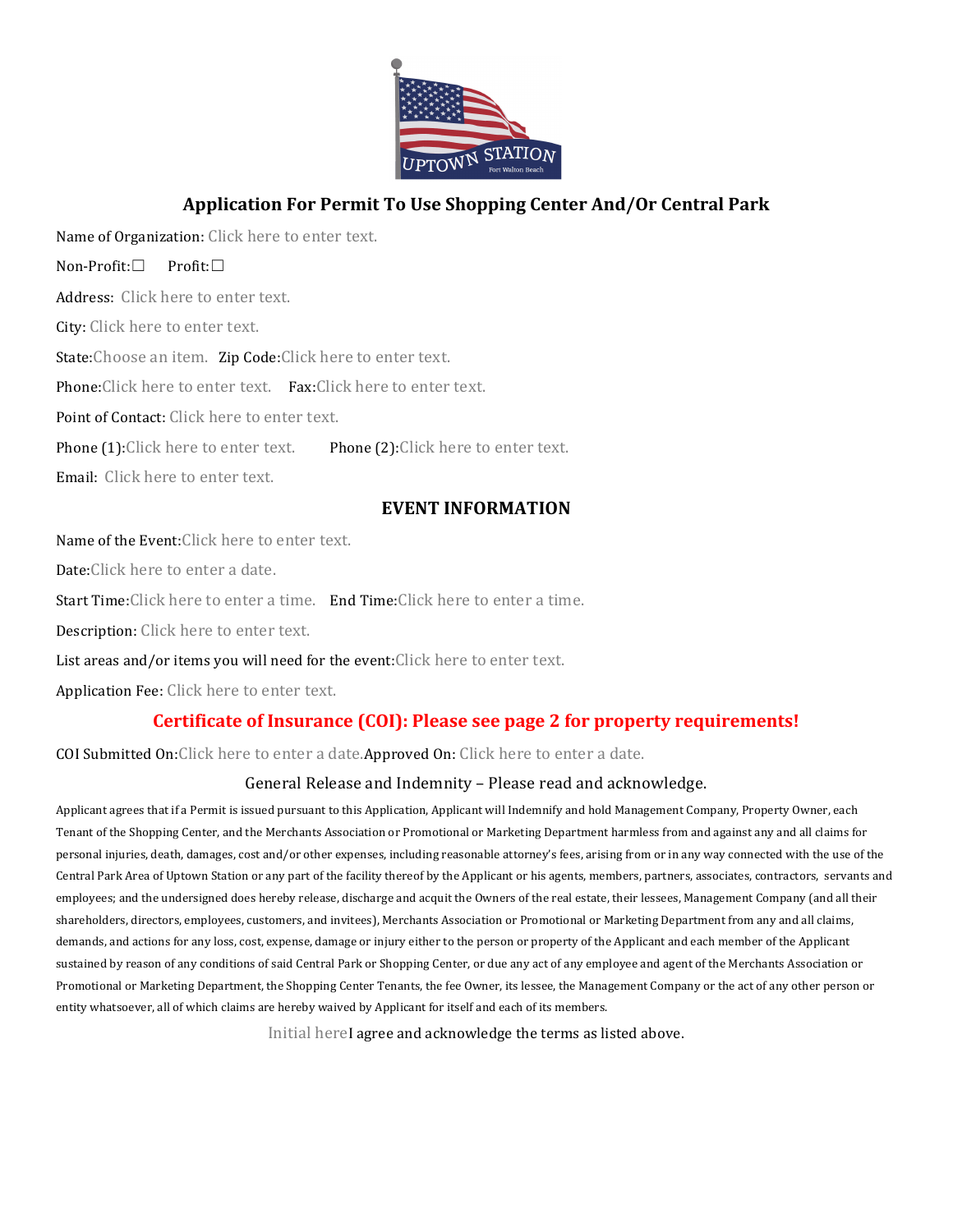

#### **ACKNOWLEDGEMENT**

Please read and sign:

The undersigned hereby represents that he/she is the Applicant or an officer or other authorized agent of the Applicant names herein and that he/she is 21 years of age or over. The undersigned further acknowledges he/she has read and is familiar with the Rules and Regulations governing the use of Central Park and Shopping Center (See Attachments) and recognizes and agrees by his/her signature hereto that the making of this Application, the issuance of any Permit are expressly conditional upon Applicant's acceptance and continuing observation of said Rules and Regulations.

Further, undersigned hereby agrees to abide by all Federal, State, and Municipal laws, and Central Park and Shopping Center policies. Any violations of any of the above stated laws or policies will result in revocation of this permit and immediate expulsion from the Shopping Center and its properties.

Name of Person Completing Application:Click here to enter text. Title: Click here to enter text. Phone:Click here to enter text. Fax:Click here to enter text. Email Address: Click here to enter text. Signature: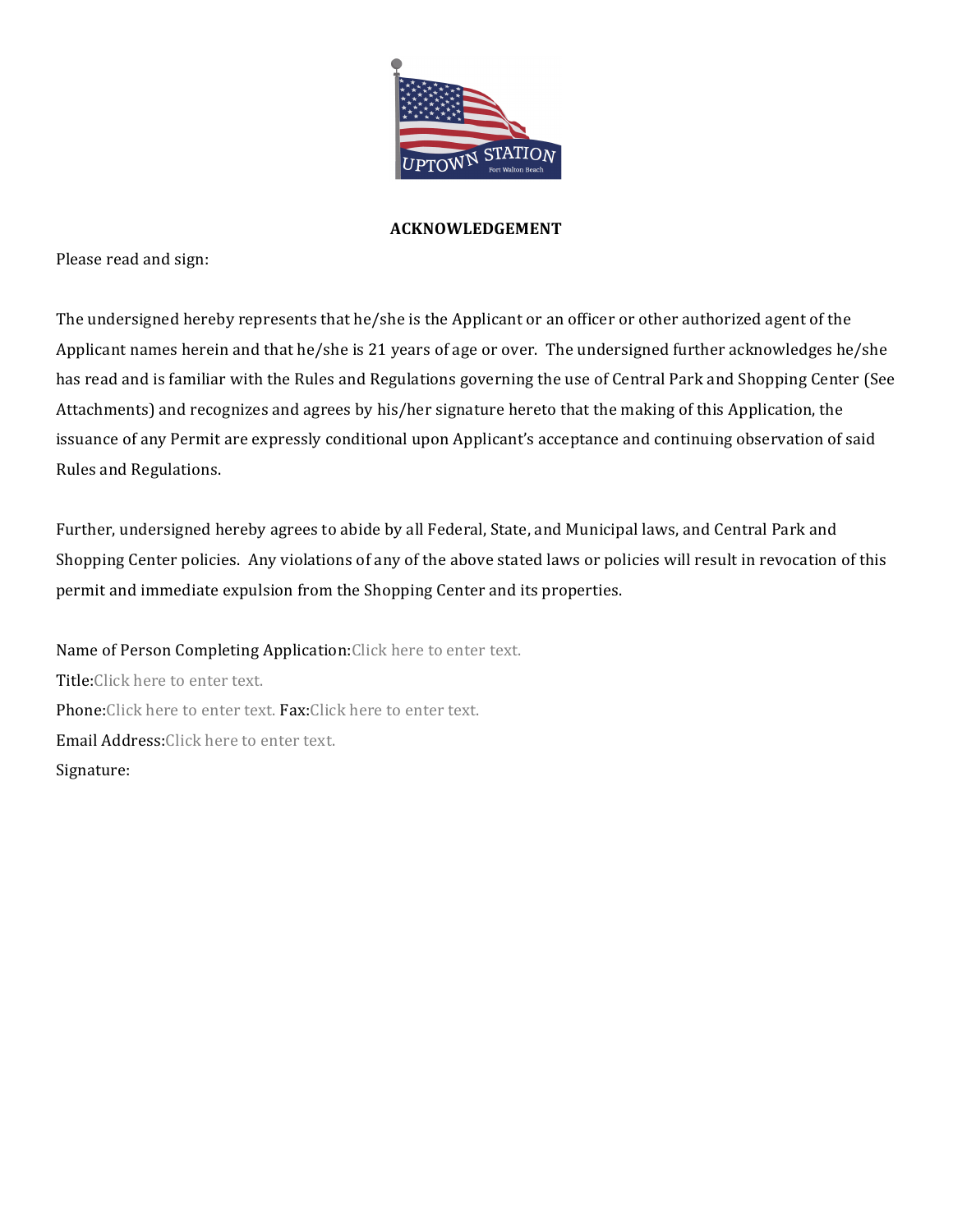

### RULES AND REGULATIONS GOVERNING THE USE OF CENTRAL PARK AND SHOPPING CENTER

- 1. The Management Company of the Shopping Center is pleased to permit non-commercial promotional and community service activities to be conducted within the pedestrian walkway or on the parking lots of Central Park of the Shopping Center (thereafter called "Premises") by interested persons and organizations approved by Management Company in its sole discretion (hereinafter called "Users"). To accommodate such Users in a manner and to an extent consonant with the primary purposes of the "Premises." Management Company adopted the Rules and Regulations contained herein in order to facilitate such use of the "Premises."
- 2. The commercial activity of the "Premises," Tenants, their Owners, Officers, Directors, Employees, Customers and Invitees are the primary activities of the "Premises." No Users can conduct any other activity within the "Premises" without first having obtained a permit for such activity from the Management Company. Such permit shall only be granted only for the use of that area agreed upon in permit.
- 3. A User may apply for a permit to use the "Premises" at the Property Management Company Office from the hours of 8:30 am to 5:00 pm, Monday through Friday. Application shall be in the form set forth by the Management Company and subject to these Rules and Regulations and should be made no later than 60 days prior to the day requested by the User for the use of the "Premises."
- 4. In making a determination as to whether a permit to use the "Premises: shall be issued, Management Company shall evaluate the following: The nature of the activity; the dates, times, and duration of the activity; the risk of injury to any person or properties; the risk of unreasonable interference with the aforementioned commercial activities of the "Premises" tenants and their owners, officers, directors, employees, customers, and invitees. Management Company will consider applications on a first come, first serve basis.
- 5. Each User shall agree to comply with the following conditions and rules:
	- a. The activity shall be confined to a specific use of the "Premises: as set forth in detail on the Application and will be limited to date and times specified on such Applications and confined to the "Premises" as determined by Management Company.
	- b. Users shall at all times during its use of the "Premises" provide sufficient supervision and maintain adequate control of its members, guests or invitees. Management Company and/or Security, in its sole discretion, shall determine if any User is not in control of its members, guests, or invitees. Any User violating this paragraph shall be asked to leave the "Premises" immediately.
	- c. In the event there are licenses or permits required by any governmental agency or authority with respect to the type of activity carried on, Users shall be responsible for obtaining such licenses, authorizations or permits. No unlawful activities shall be permitted in the use the "Premises" including but not limited to the use of alcoholic beverages or gambling. No raffles or music without special permission from the Management Company.
	- d. All Users using the "Premises" assume liability for and shall indemnify and hold harmless the owners of the real estate their lessees, the Management Company (and all their shareholders, directors, employees, customers or invitees) and the Merchants' Association or Promotional or Marketing Department against and from any and all liabilities, obligations, losses, penalties, claims, action suits, damages, expenses, disbursements (including legal fees and expenses), or costs of any kind and nature whatsoever in any way relating to or arising out of any activity of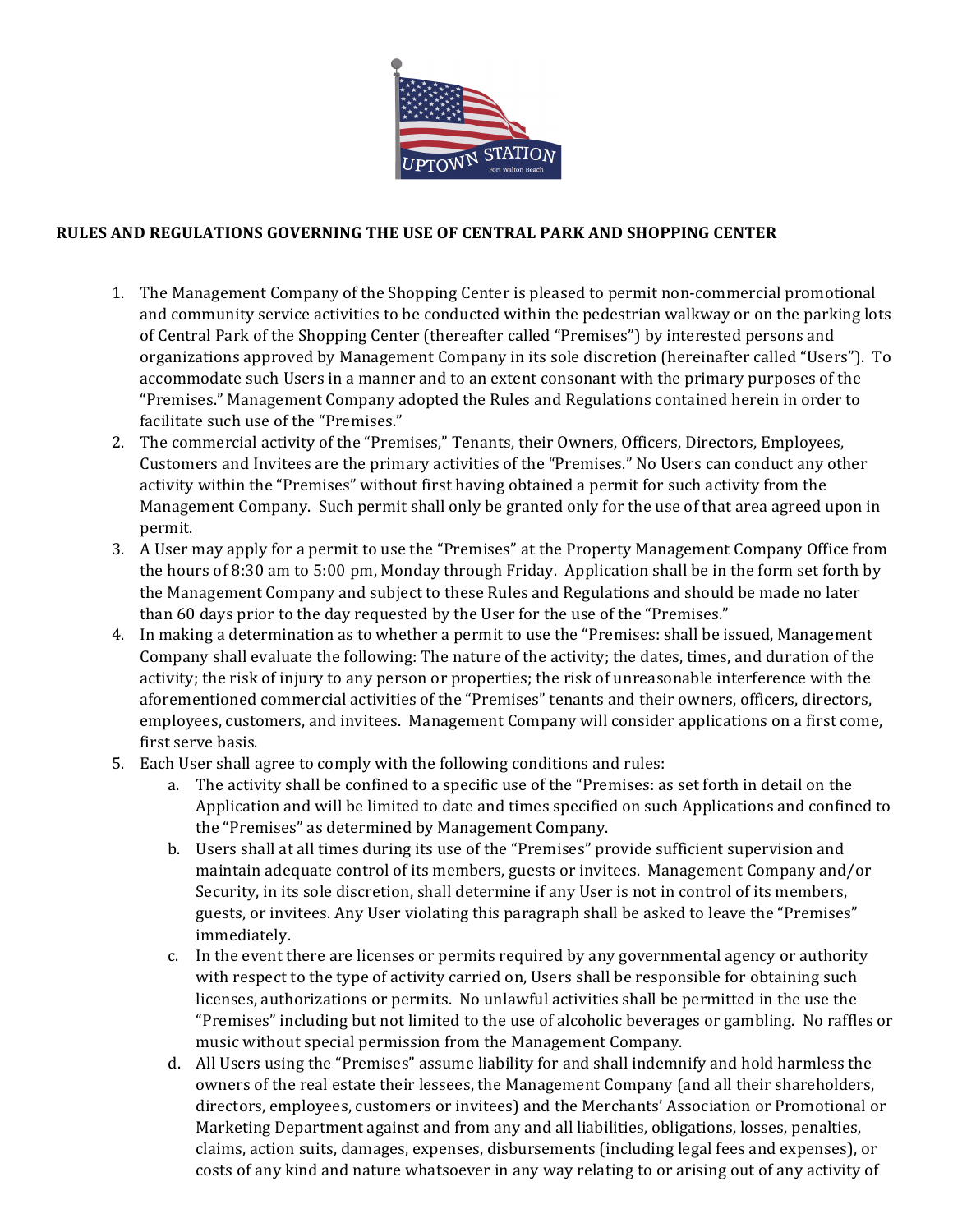the User's members, officers, directors, employees, agents, contractors, servants within the "Premises"). The "Premises" tenants, the Merchants' Association or Promotional or Marketing Department, fee owner, its lessees or the Management Company shall not be liable to any User using the "Premises" or any other person in or about the enclosed "Premises," the adjoining grounds and parking lot, by the User's consent, invitation or license, express or implied, for any loss, expense or damage, either or implied, for any loss, expense or damage, either to the person or property sustained by reason of any condition of said "Premises," or due to any act of any employee or agent of the fee owner, its lessees, the Management Company or the act of any other person whatsoever.

- e. If the Application is for any activity which may reasonably be expected to cause public disorder or injury to any person or property or to require substantial cleaning, repairs, or restoration in order to return any area of the "Premises" to the condition existing immediately prior to the commencement of the activity, the Management Company may, as a conditional to granting a permit, require security for the performance of the Applicant's obligation as licensee under such permit and these rules and regulations. Such security shall be in a form satisfactory to the Management Company and may be a cash deposit, a bond, insurance policy or other adequate assurance of the applicant's performance. Where such determination is made at Management Company's discretion and insurance is required, such insurance shall be in the form of a comprehensive or public liability policy having limits as determined by Management Company at time of application.
- f. Unless otherwise permitted by Management Company the User shall not vend or peddle, solicit orders for sale, or distribution of merchandise, devices, services, periodicals, books, pamphlets, tickets, donations, or any other material whatsoever. User shall not exhibit any sign, plaque or banner, notice or any other written material in or around the "Premises" without prior written approval by Management Company.
- g. The User shall not use any vehicle, motor, camera, lighting device or projector on the "Premises" without prior approval of Management Company. The User may not engage in any lighting or direct use of any physical force, abusive or obscene language or threats towards any other person or engage in any other form of unreasonable behavior such as the making of unreasonable noise or coarse or offensive utterance gesture or display, which causes or is likely to cause significant public inconvenience, annoyance or alarm. In addition, the User shall not permit the emission of noise or odors or use of any devise or paraphernalia, which may constitute a nuisance such as loudspeakers, sound amplifiers, radios, televisions or sound systems without prior written approval by Management Company.
- h. Any interested person or organization using the "Premises" shall not engage in any conduct which interfere with or impede the use of any other facilities of the "Premises" by any customer, business invitee or employee, employer, or tenant or create a disturbance, attract attention or harass, annoy, disparage or be detrimental to any of the retail establishments of the "Premises." Management Company, in its sole discretion shall determine whether such objectionable conduct has occurred.
- i. The "Premises: shall be surrendered in the same condition as it was upon commencement of its use. All expenses incurred to maintain order and to keep the "Premises" free from rubbish will be borne by the User.
- j. If the Management Company shall deem the use of the "Premises" objectionable, at its sole discretion, it may, without any notice whatsoever, terminate the rights of the User to use the "Premises," the enclosed pedestrian walkway and or walkways, and the adjoining grounds and parking lots.
- k. The User shall not obstruct the free flow of pedestrian or vehicular traffic on walkways, sidewalks, stairways, escalators, roads, driveways, parking lots, or any other area regularly used for such traffic unless permission has been obtained at time of Application from Management Company.